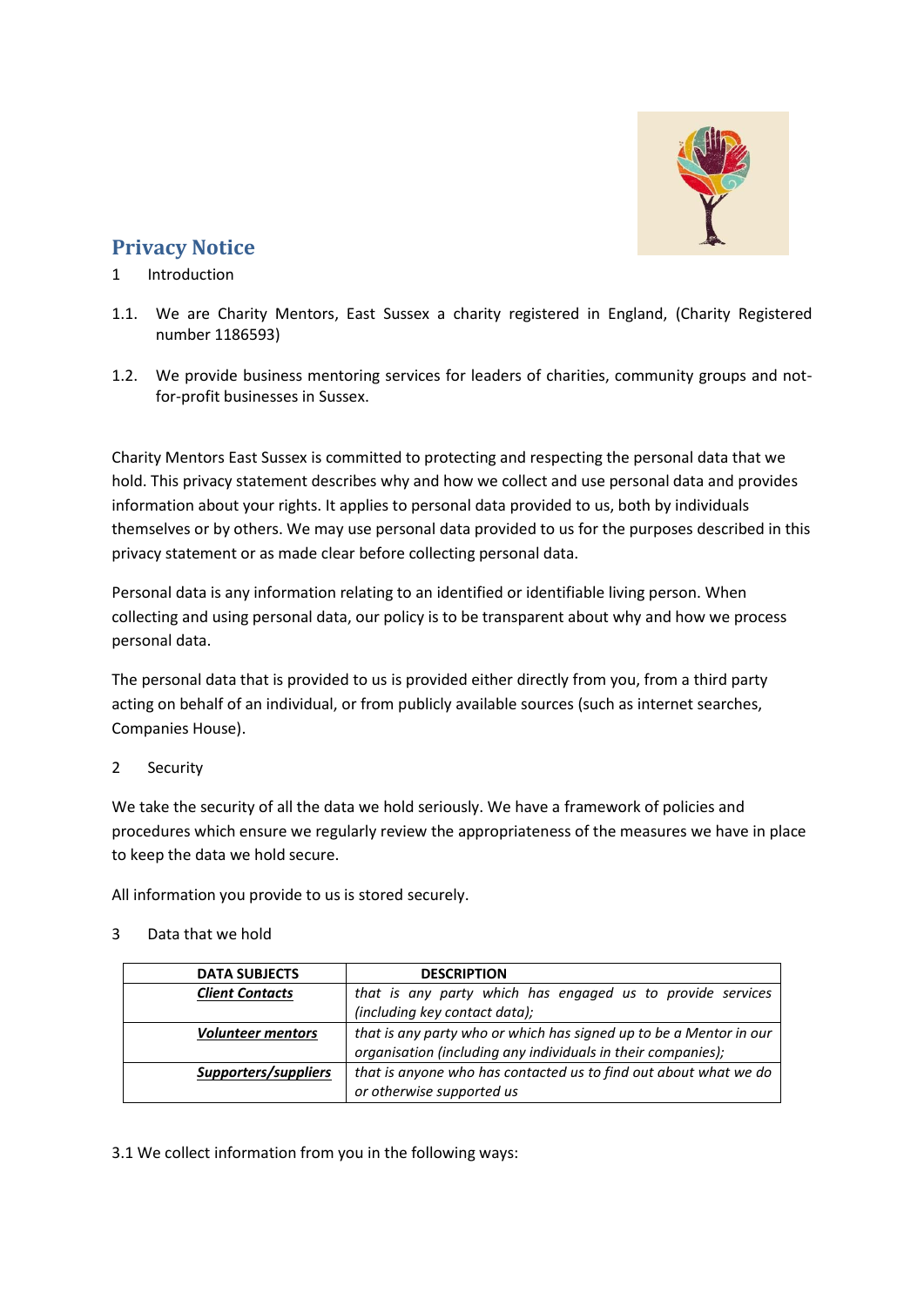When you interact with us directly: This could be if you ask us about our activities, register with us for an event, make a donation to us, ask a question about mentoring, apply for a job or volunteering opportunity or otherwise provide us with your personal information. This includes when you phone us, visit our website, or get in touch through the post, or in person.

When you interact with us using video call technology, we will not record the interaction unless everyone on the call has expressly given their permission and agreed how the recording will be used.

When you interact with us through third parties: This could be if you provide a donation through a third party that we work with and provide your consent for your personal information to be shared with us.

When you visit our website: We gather general information which might include which pages you visit most often and which services, events or information is of most interest to you. Personal data may be collected when you fill in forms or make an enquiry.

We use this information to personalise the way our website is presented when you visit to make improvements and to ensure we provide the best service and experience for you. Wherever possible we use anonymous information which does not identify individual visitors to our website.

### 3.1.1 Cookies

'Cookie' is a name for a small file, usually of letters and numbers, which is downloaded onto your device, like your computer, mobile phone or tablet when you visit a website.

They let websites recognise your device, so that the sites can work more effectively, and also gather information about how you use the site. A cookie, by itself, can't be used to identify you.

How do we use cookies?

We use cookies to collect anonymous information about how you use our site, like which pages are visited most.

You can opt out of all our cookies. Find out how to control and delete cookies in your browser.

### 3.1.2 What data is processed?

Personal information we collect includes details such as your name, organisation, position, email address, postal address, telephone number and credit/debit card details (if you are making a purchase or donation), as well as information you provide in any communications between us. You will have given us this information whilst requesting a mentor, volunteering as a mentor, making a donation, registering for an event or any of the other ways to interact with us.

We will mainly use this information:

- to provide the services that you have requested.

- to update you with important administrative messages about your donation, an event or services you have requested.

- to keep a record of your relationship with us.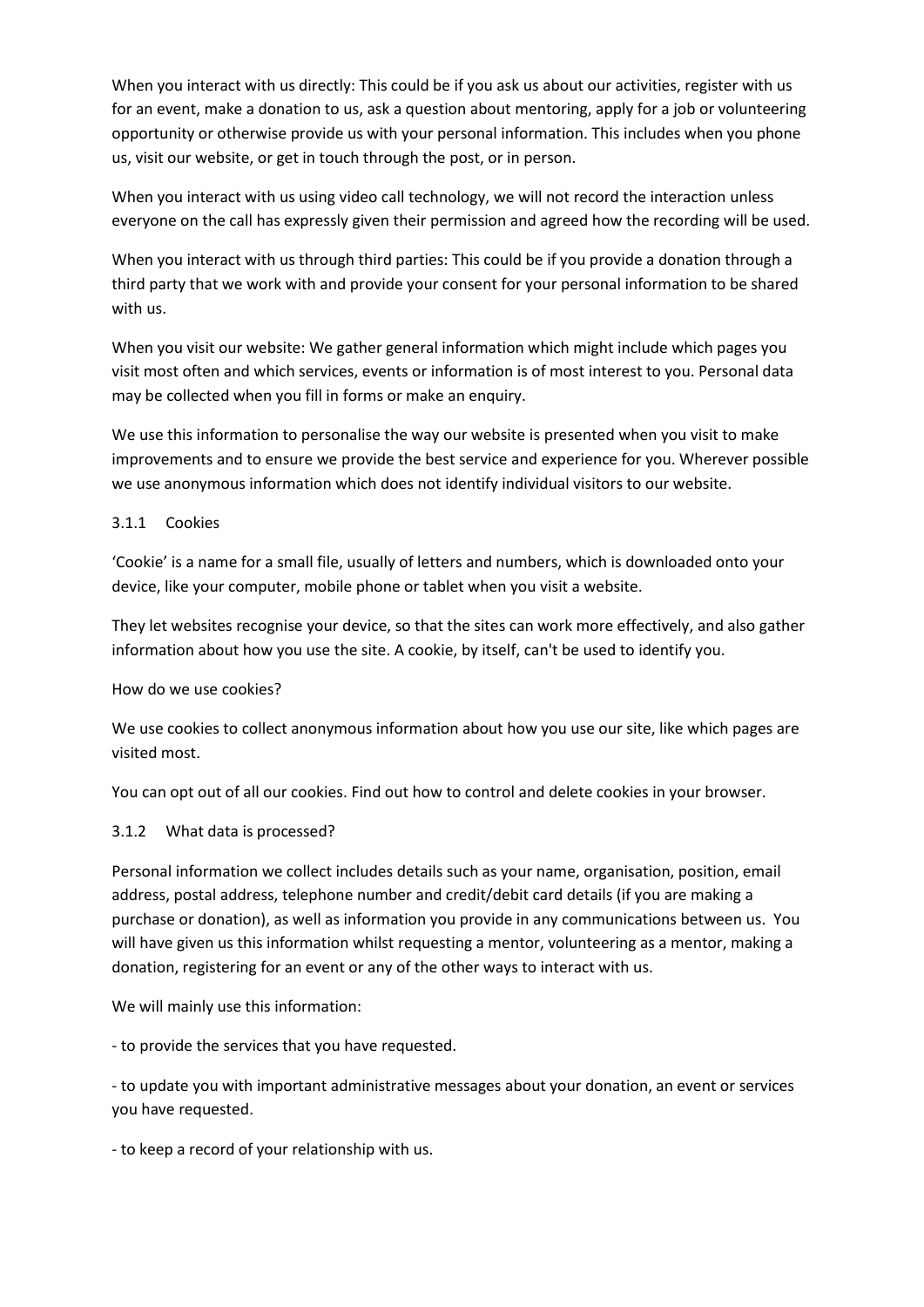- where you volunteer with us, to administer the volunteering arrangement.

- to contact you about our work and how you can support Charity Mentors East Sussex (see section on 'Marketing' below for further information).

- to invite you to participate in surveys or research.

- to process your donations or other payments, to claim Gift Aid on your donations and verify any financial transactions.

#### 3.1.3 Marketing

We will only contact you about our work and how you can support Charity Mentors, East Sussex by phone, email or text message, if you have agreed for us to contact you in this manner.

However, if you have provided us with your postal address we may send you information about our work and how you can support Charity Mentors East Sussex by mail unless you have told us that you would prefer not to hear from us in that way.

You can update your choices or stop us sending you these communications at any time by contacting [mail@iancnoble.co.uk](mailto:mail@iancnoble.co.uk) or clicking the unsubscribe link at the bottom of the relevant communication.

Where you have given us your express consent that you are happy for us to share your story, then we may publish it on our blog or in other media.

#### 3.1.4 How long do we hold data for?

We retain the personal data processed by us for as long as is considered necessary for the purpose(s) for which it was collected, there may also be occasions which will require data to be kept for longer, however this will typically be for legal purposes.

Personal data relating to service users – data relating to service users will be retained for three years after case closure at which time it will be destroyed. However, Charity Mentors East Sussex reserves the right to retain information for longer than three years in exceptional cases.

Personal data relating to staff and volunteers – the following guidelines give an indication of how long personal and sensitive data on prospective, current and former employees will be kept;

Application forms – unsuccessful candidates – will be kept for one year

All other information will be kept for the duration of employment

A summary of record of service e.g. name, position, dates of employment will be kept for 10 years from the end of employment.

Procedures for erasing or destroying data – When no longer required, all personal data stored in hard copy form should be placed in the confidential waste bins for disposal. All personal data stored in electronic form should, when no longer required, be erased from all relevant databases, spreadsheets or electronic lists.

### 3.1.5 Legal basis for using your information

In some cases, we will only use your personal information where we have your consent.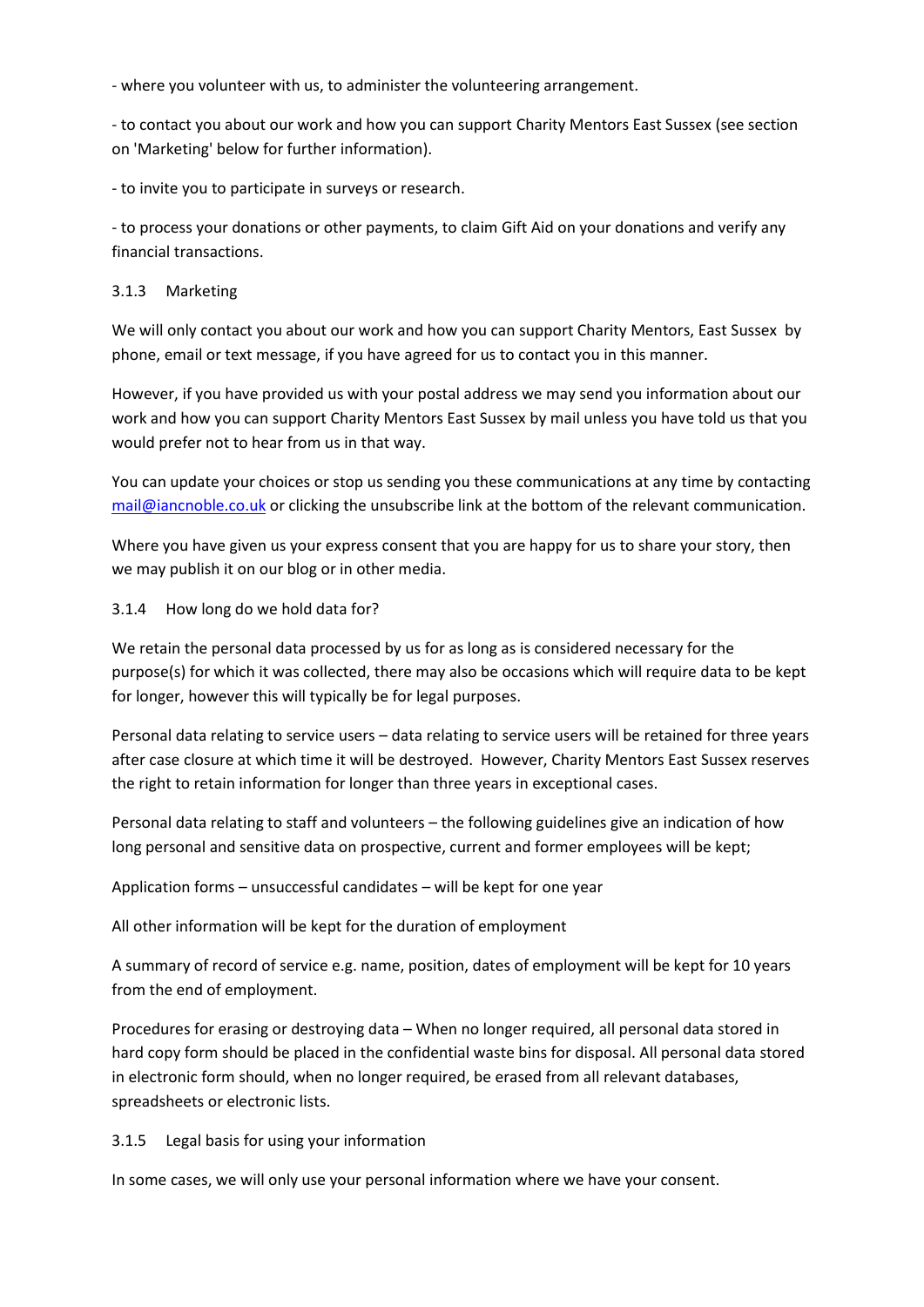However, there are other lawful reasons that allow us to process your personal information and one of those is called 'legitimate interests'. This means that the reason that we are processing information is because there is a legitimate interest for Charity Mentors East Sussex to process your information to help us to achieve our mission of supporting voluntary sector leaders in East Sussex.

Some examples of where we have a legitimate interest to process your Personal information are where we contact you about our work via post, use your personal information for data analytics, conducting research to better understand who our supporters are, improving our services, for our legal purposes (for example, dealing with complaints and claims), or for complying with guidance from the Charity Commission.

# 3.2 Our people

We collect personal data for our people as part of the administration, management and promotion of our organisational activities.

# 3.2.1 Applicants

Where an individual is applying to work or volunteer for Charity Mentors, East Sussex, personal data is collected through the application process.

There are a number of purposes that personal data for applicants are collected.

We process an applicant's personal data in order to assess their potential employment or volunteer engagement at Charity Mentors, East Sussex

Personal data collected for applicants is held for as long as necessary in order to fulfil the purpose for which it was collected, or for a maximum of two years where those purposes no longer become necessary.

### 3.3 Suppliers

We collect and process personal data about our suppliers, subcontractors, and individuals associated with them. The data is held to manage our relationship, to contract and receive services from them, and in some cases to provide services to our members.

### 3.3.1 Why do we process data?

Receiving goods and services. We process personal data in relation to our suppliers and their staff as necessary to receive the services.

Providing services to our service users. Where a supplier is helping us to deliver services to our service users, we process personal data about the individuals involved in providing the services in order to administer and manage our relationship with the supplier and the relevant individuals and to provide such services to our clients.

Administering, managing and developing our services. We process personal data in order to run our organisation, including: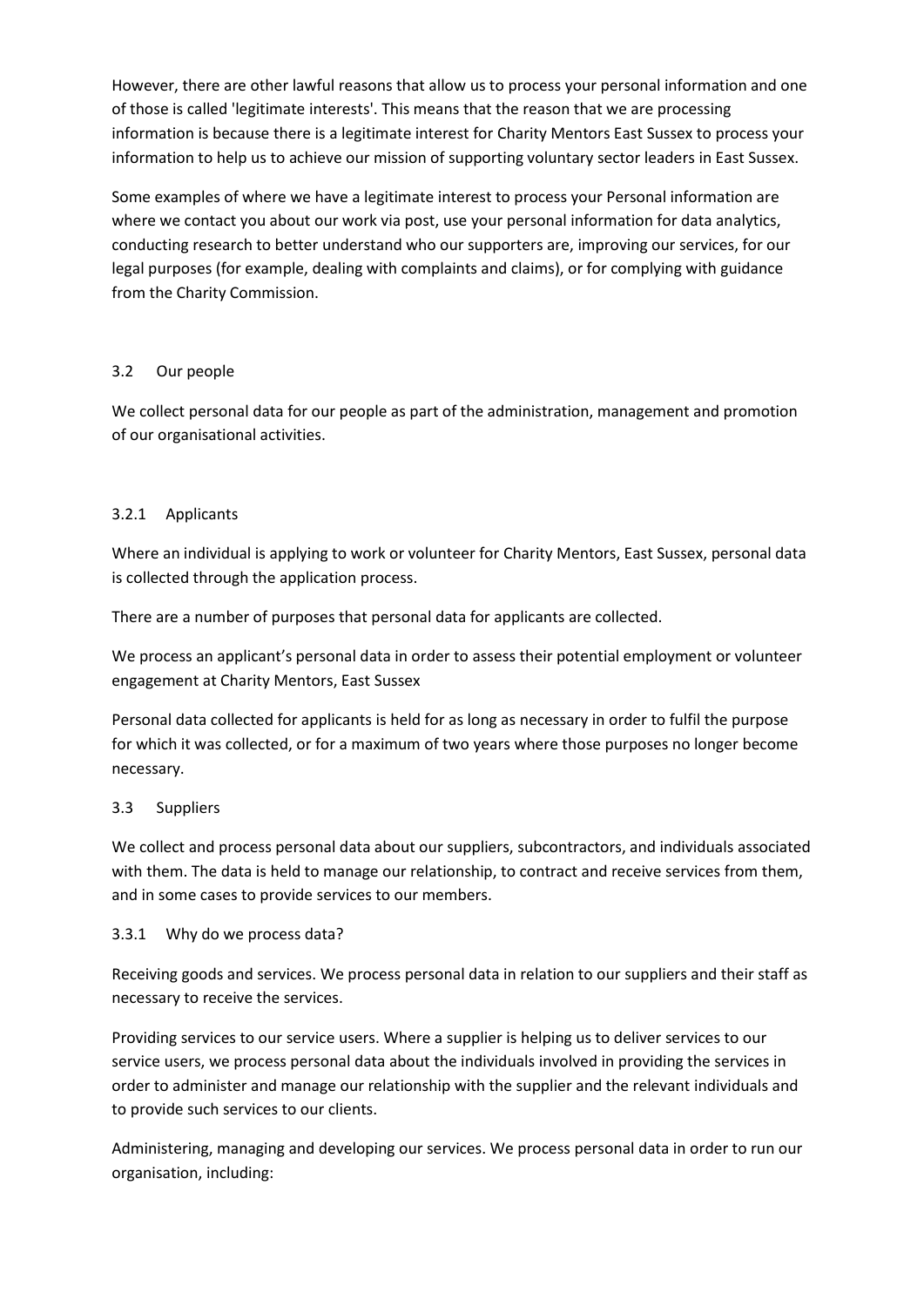- managing our relationship with suppliers;
- developing our services;
- maintaining and using IT systems;
- hosting or facilitating the hosting of events; and

- administering and managing our website and systems and applications.

Complying with any requirement of law or regulation. We are subject to legal, regulatory and professional obligations. We need to keep certain records to show we comply with those obligations and those records may contain personal data.

#### 3.3.2 What data do we hold?

We will hold supplier's names, contacts names, and contact details of suppliers.

3.3.3 How long do we hold data for?

We retain the personal data processed by us for as long as is considered necessary for the purpose for which it was collected (including as required by applicable law or regulation). Data may be held for longer periods where required by law or regulation and in order to establish, exercise or defend our legal rights.

#### 4 Sharing personal data

We will only share personal data with others when we are legally permitted to do so. When we share data with others, we put contractual arrangements and security mechanisms in place to protect the data and to comply with our data protection, confidentiality and security standards.

Personal data held by us may be transferred to:

Third party organisations that provide applications/functionality, data processing or IT services to us

Third party organisations that otherwise assist us in providing goods, services or information

We will not sell or swap your information with any third party

#### 4.1.1 Your rights

You have various rights in respect of the personal information we hold about you – these are set out in more detail below. If you wish to exercise any of these rights or make a complaint, you can do so by contacting our Project Co-ordinator at [mail@iancnoble.co.uk](mailto:mail@iancnoble.co.uk) or tel. 07801 250668.

You have the right to lodge a complaint with the UK data protection regulator, the Information Commissioner's Office ("ICO"). For further information on your rights and how to complain to the ICO, please refer to the ICO website [https://ico.org.uk/concerns.](https://ico.org.uk/concerns)